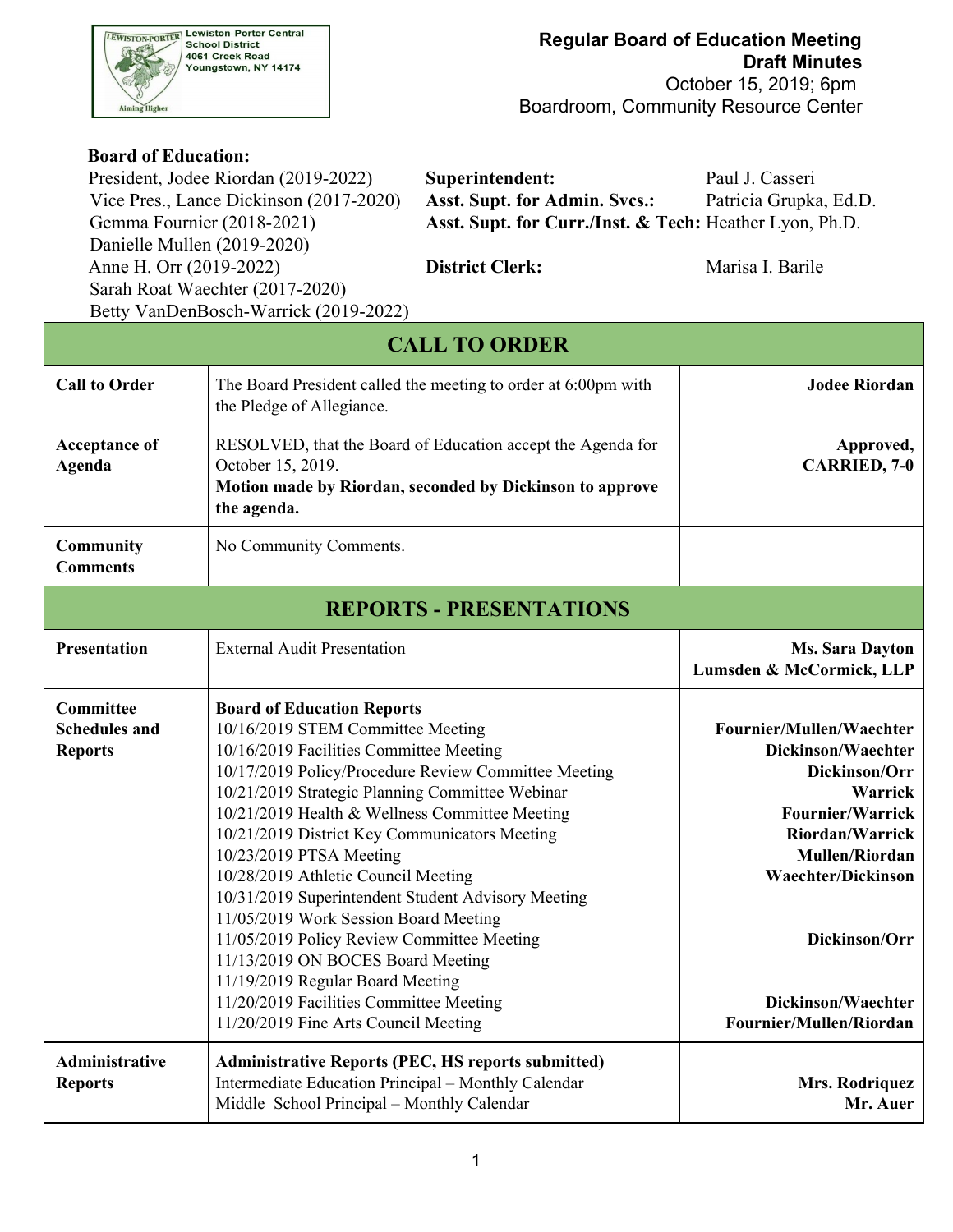

|                                        | Assistant Superintendent for Curriculum, Instruction & Tech.<br>Assistant Superintendent for Administrative Services<br>Superintendent | Dr. Lyon<br>Dr. Grupka<br>Mr. Casseri                                                                    |
|----------------------------------------|----------------------------------------------------------------------------------------------------------------------------------------|----------------------------------------------------------------------------------------------------------|
| <b>Presentation</b>                    | Unified Basketball Program<br>Parent Teacher Student Association Presentation                                                          |                                                                                                          |
|                                        | <b>RECOGNITIONS</b>                                                                                                                    |                                                                                                          |
| Recognition                            | Board of Education Appreciation Month<br>Donation of Piano from Wendy Guild Swearingen                                                 |                                                                                                          |
|                                        | <b>BOARD OF EDUCATION INFORMATION</b>                                                                                                  |                                                                                                          |
| <b>Board Member</b><br><b>Comments</b> |                                                                                                                                        | D. Mullen<br>S. Waechter<br><b>B.</b> Warrick<br>G. Fournier<br>A.Orr<br><b>L.Dickinson</b><br>J.Riordan |
| <b>Recess</b>                          | A short recess was from 7:47 pm to 7:58 pm taken to recognize<br>the accomplishments of the students and staff.                        |                                                                                                          |

|                                                             | <b>DISTRICT OPERATIONS</b>                                                                                                                                                                                                                                                                                                                                  |                                                                          |
|-------------------------------------------------------------|-------------------------------------------------------------------------------------------------------------------------------------------------------------------------------------------------------------------------------------------------------------------------------------------------------------------------------------------------------------|--------------------------------------------------------------------------|
| <b>Minutes</b>                                              | <b>RESOLVED</b> , that the Board of Education approve the Minutes from the<br>September 17, 2019 Regular Board Meeting, as submitted by the District<br>Clerk.<br>Motion made by Riordan, seconded by Waechter to approve M-1.                                                                                                                              | $M-1$<br>Approved,<br><b>CARRIED, 7-0</b>                                |
| <b>Minutes</b>                                              | <b>RESOLVED</b> , that the Board of Education approve the Minutes from the<br>October 1, 2019 Work Session Meeting, as submitted by the District<br>Clerk.<br>Motion made by Riordan, seconded by Fournier to approve M-2.                                                                                                                                  | $M-2$<br>Approved,<br><b>CARRIED, 7-0</b>                                |
| <b>Consent Agenda for</b><br>Financial<br><b>Operations</b> | <b>RESOLVED, that the Board of Education approve the following, Items</b><br>NF-1 through NF-4, in the financial consent agenda as submitted by the<br>Administration:<br><b>Budget Status Reports</b><br><b>Treasurer's Report</b><br><b>Claims</b><br><b>Transfer History</b><br>Motion made by Riordan, seconded by Waechter to approve NF-1 to<br>NF-4. | $NF-1$<br>$NF-2$<br>$NF-3$<br>$NF-4$<br>Approved,<br><b>CARRIED, 7-0</b> |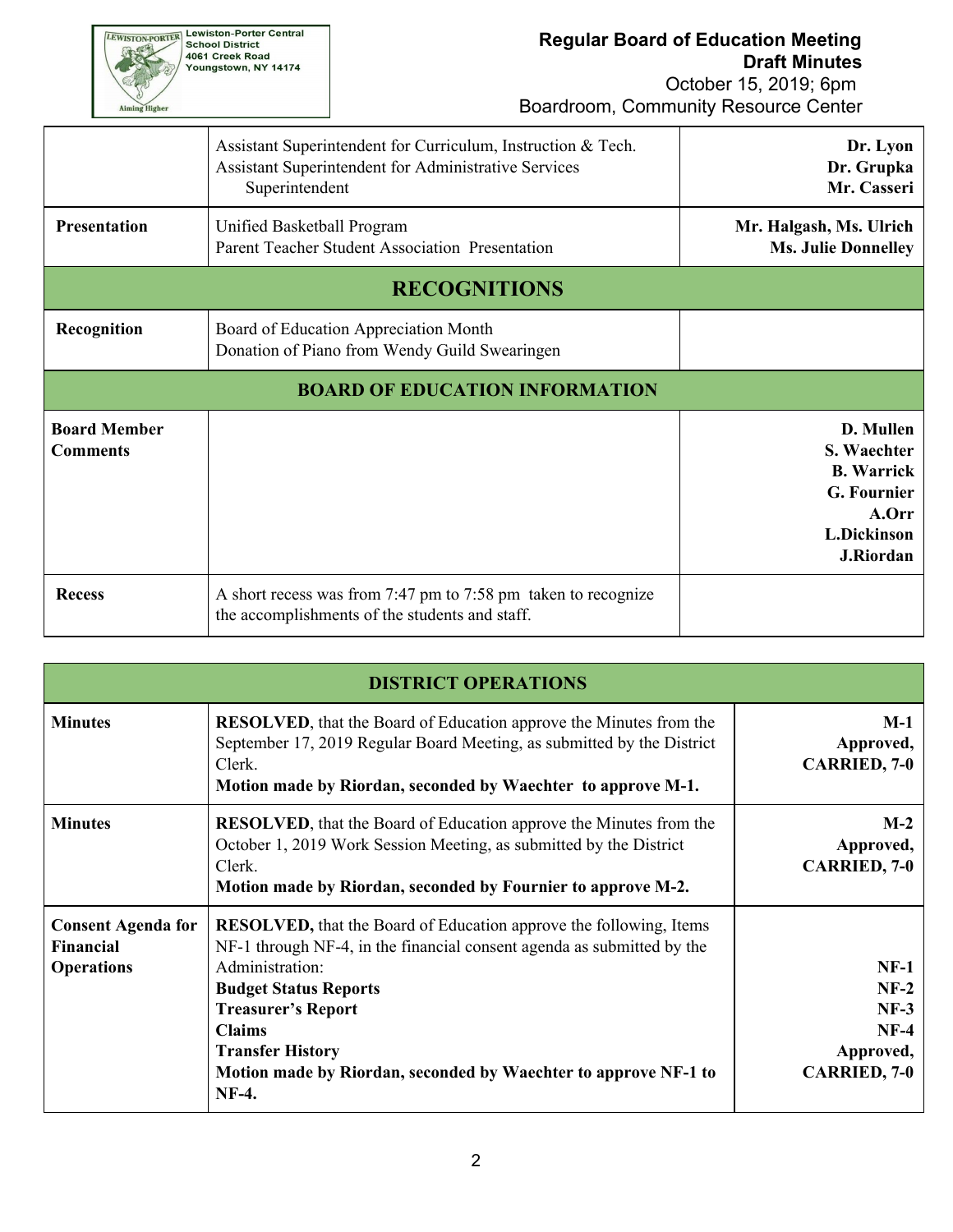

 October 15, 2019; 6pm Boardroom, Community Resource Center

# **OLD BUSINESS**

#### **No Old Business**

|                                                                     | <b>NEW BUSINESS - ADMINISTRATION</b>                                                                                                                                                                                                                                                                                                                                                                                                                                                                                                                                                                                                                                                                                                                                                                                                                                                                                                                 |                                            |
|---------------------------------------------------------------------|------------------------------------------------------------------------------------------------------------------------------------------------------------------------------------------------------------------------------------------------------------------------------------------------------------------------------------------------------------------------------------------------------------------------------------------------------------------------------------------------------------------------------------------------------------------------------------------------------------------------------------------------------------------------------------------------------------------------------------------------------------------------------------------------------------------------------------------------------------------------------------------------------------------------------------------------------|--------------------------------------------|
| <b>Policy Revision</b><br>Acceptance of the<br><b>First Reading</b> | <b>RESOLVED</b> , at the first reading, that the Lewiston-Porter Board of<br>Education Accept the following policies;<br>Policy Section 6000, Personnel 6110-6180<br>Policy 6110, Code of Ethics for Board Members and All District<br>Personnel<br>Policy 6111, Testing Misconduct and Mandatory Reporting Requirements<br>Policy 6120, Equal Employment Opportunity<br>Policy 6121, Sexual Harassment in the Workplace<br>Policy 6130, Evaluation of Personnel<br>Policy 6140, Employee Medical Examinations<br>Policy 6150, Alcohol, Tobacco, Drugs and Other Substances (Staff)<br>Policy 6151, Drug-Free Workplace<br>Policy 6160, Professional Growth/Staff Development Programs<br>Policy 6161, Conference/Travel Expense Reimbursement<br>Policy 6170, Safety of Students (Fingerprinting Clearance of New Hires)<br>Policy 6180, Staff-Student Relations (Fraternization)<br>Motion made by Riordan, seconded by Dickinson to approve NA-1. | $NA-1$<br>Approved,<br><b>CARRIED, 7-0</b> |
| <b>Policy Deletion</b><br>Acceptance of the<br><b>First Reading</b> | <b>RESOLVED</b> , at the first reading, that the Lewiston-Porter Board of<br>Education Accept the following policy;<br>Policy 6171 Safe Mentoring Act<br>Motion made by Riordan, seconded by Dickinson to approve NA-2.                                                                                                                                                                                                                                                                                                                                                                                                                                                                                                                                                                                                                                                                                                                              | $NA-2$<br>Approved,<br><b>CARRIED, 7-0</b> |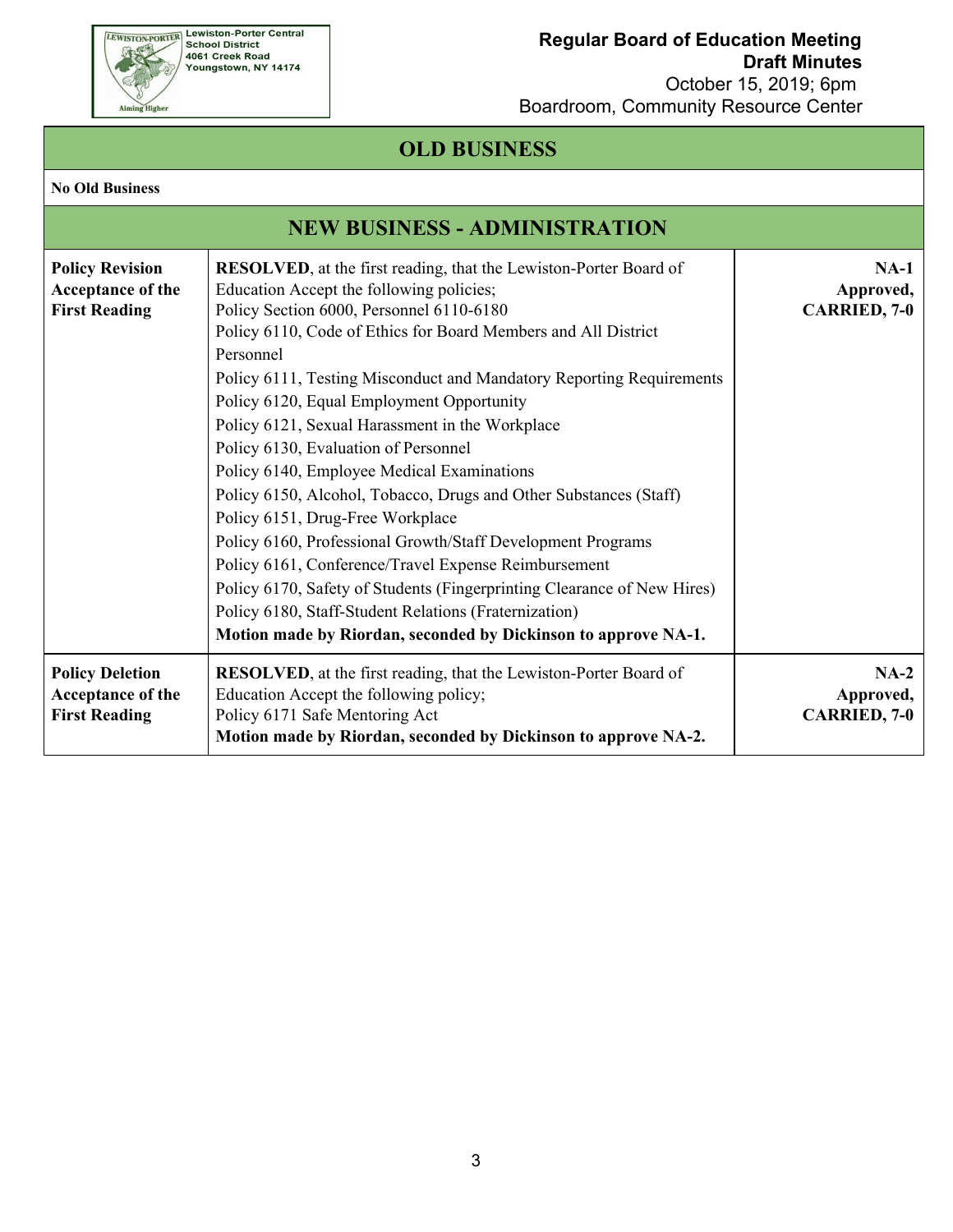October 15, 2019; 6pm Boardroom, Community Resource Center

| <b>Policy Revision</b><br>Acceptance of the<br><b>Second Reading</b> | <b>RESOLVED</b> , at the second reading, that the Lewiston-Porter Board of<br>Education accept the following policies;<br>5660, Meal Charging and Prohibition Against Meal Shaming<br>7110, Attendance Policy<br>Motion made by Riordan, seconded by Waechter to approve NA-3.                                                                                                                                                                                                                                                                                                                                                                                                                                                                                                                                                                                                                                                                                                                                                                                                                                                                                                                                                                                                                                                                                                                                                                                                                                                                                            | $NA-3$<br>Approved,<br><b>CARRIED, 7-0</b> |
|----------------------------------------------------------------------|---------------------------------------------------------------------------------------------------------------------------------------------------------------------------------------------------------------------------------------------------------------------------------------------------------------------------------------------------------------------------------------------------------------------------------------------------------------------------------------------------------------------------------------------------------------------------------------------------------------------------------------------------------------------------------------------------------------------------------------------------------------------------------------------------------------------------------------------------------------------------------------------------------------------------------------------------------------------------------------------------------------------------------------------------------------------------------------------------------------------------------------------------------------------------------------------------------------------------------------------------------------------------------------------------------------------------------------------------------------------------------------------------------------------------------------------------------------------------------------------------------------------------------------------------------------------------|--------------------------------------------|
| <b>Approval of</b><br><b>Donation</b>                                | <b>RESOLVED</b> , that the Board of Education accept the donation of a<br>Kawai upright piano from Wendy Guild Swearingen to the Music<br>Department of the Lewiston-Porter Central School District.<br>Motion made by Riordan, seconded by Dickinson to approve NA-4.                                                                                                                                                                                                                                                                                                                                                                                                                                                                                                                                                                                                                                                                                                                                                                                                                                                                                                                                                                                                                                                                                                                                                                                                                                                                                                    | $NA-4$<br>Approved,<br><b>CARRIED, 7-0</b> |
| <b>Change Orders</b>                                                 | <b>RESOLVED</b> , upon the recommendation of the Assistant Superintendent<br>for Administrative Services that the Board of Education approve the<br>following change orders;<br>Phase 2<br><b>Primary Education Center</b><br>Change $# M-10$ Hoot - \$505.14 – Remove louver and piping at two<br>locations in PEC corridor<br>Change # E-19 Frey Electric - $$1,787.16$ – Installation of 2 conduits for<br>folding gym doors<br>Change # E-20 Frey Electric - \$1,283.63 - Labor and Materials to refeed<br>gym locker room exhaust fans from 120V panel<br>Change $# M-011$ Hoot - \$2,815.51 - Patch wall and replace spline<br>ceiling in boy's locker room<br><b>Intermediate Education Center</b><br>Change $\# S$ -01 Mark Cerrone Inc. - \$10,862.34 – Additional water line<br>work to IEC<br>Change # $S-02$ Mark Cerrone Inc. $-S$ 3,412.35 – Removal of concrete<br>underground structure found during waterline construction<br>Change # $S-01$ Mark Cerrone Inc. - $\ $1,186.50 -$ Additional camera<br>scoping and jet scoping of the sewer<br><b>Middle School</b><br>Change #G-10 Sicoli Construction $-$ (\$10,000.00) – Provide labor and<br>material for alternate structural support for three accordion doors at<br>rooms 803-805 -807<br><b>High School</b><br>Change # M-08 Hoot - $$1,762.70$ – Cut one roof opening to install roof<br>curs and exhaust fan at HS 308<br>Change $# M-09$ Hoot - \$1,897.78 – Modify and relocate an existing duct<br>at the HS commons area<br>Motion made by Riordan, seconded by Dickinson to approve NA-5. | $NA-5$<br>Approved,<br><b>CARRIED, 7-0</b> |
| <b>Approval of the</b><br>expenditure from<br>the repair reserve     | <b>RESOLVED</b> , upon the recommendation of the Assistant Superintendent<br>for Administrative Services that the Board of Education approve the<br>expenditure from the repair reserve to purchase a Bobcat snow plow.<br>Motion made by Riordan, seconded by Warrick to approve NA-6.                                                                                                                                                                                                                                                                                                                                                                                                                                                                                                                                                                                                                                                                                                                                                                                                                                                                                                                                                                                                                                                                                                                                                                                                                                                                                   | $NA-6$                                     |

**EWISTON-PORTER Lewiston-Porter Central**<br>School District<br>4061 Creek Road<br>Youngstown, NY 14174

Aiming Higher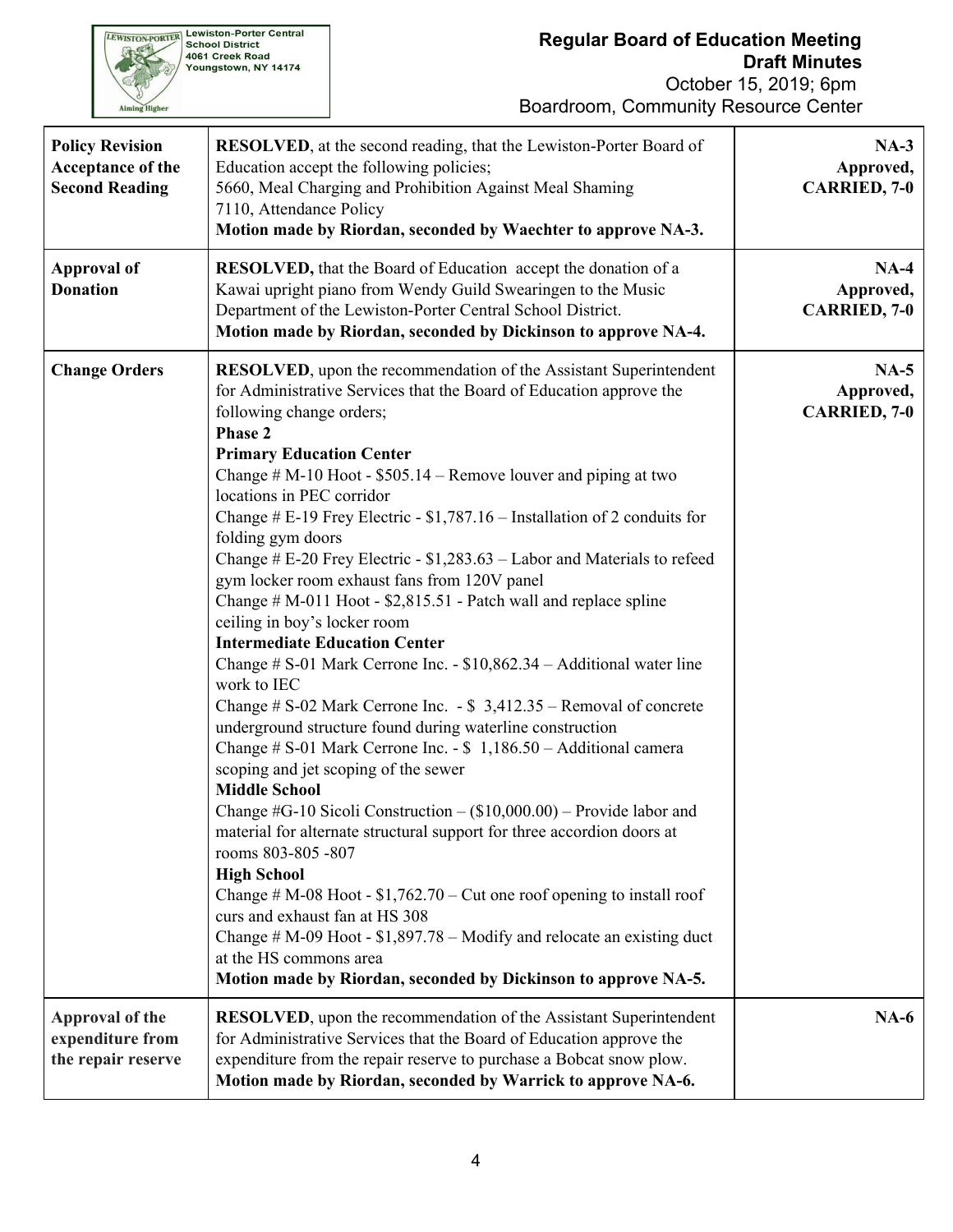| <b>Lewiston-Porter Central</b><br><b>WISTON-PORTER</b><br><b>School District</b><br>4061 Creek Road<br>Youngstown, NY 14174<br><b>Aiming Higher</b> |  |
|-----------------------------------------------------------------------------------------------------------------------------------------------------|--|
|-----------------------------------------------------------------------------------------------------------------------------------------------------|--|

| Approval of the           | <b>RESOLVED</b> , upon the recommendation of the Superintendent that the                                           | $NA-7$              |
|---------------------------|--------------------------------------------------------------------------------------------------------------------|---------------------|
| <b>Unified Basketball</b> | Board of Education approve the Unified Basketball Program as part of                                               | Approved,           |
| Program                   | the Lewiston-Porter Athletic Department Programs.<br>Motion made by Riordan, seconded by Fournier to approve NA-7. | <b>CARRIED, 7-0</b> |

|                                                                                 | <b>PUPIL PERSONNEL</b>                                                                                                                                                                                                                                                                                                                                                                                                                                                                                                                                                  |                                            |
|---------------------------------------------------------------------------------|-------------------------------------------------------------------------------------------------------------------------------------------------------------------------------------------------------------------------------------------------------------------------------------------------------------------------------------------------------------------------------------------------------------------------------------------------------------------------------------------------------------------------------------------------------------------------|--------------------------------------------|
| <b>Recommendations</b><br>for CSE Placement<br>and Amendments                   | <b>RESOLVED</b> , upon the recommendation of the Superintendent of<br>Schools, that the Board of Education accept the recommendations and<br>amendments of the Committee on Special Education for the June 25,<br>2019, July 24, 2019, September 10, 11, 13, 16, 18, 19, 20, 24, 27, 30,<br>2019 and October 1, 2, 4, 2019 for the 2019-2020 school year, and<br>approve the authorization of funds to implement the special education<br>programs and services consistent with such recommendations.<br>Motion made by Riordan, seconded by Dickinson to approve NP-1. | $NP-1$<br>Approved,<br><b>CARRIED, 7-0</b> |
| <b>Recommendations</b><br>for CPSE<br><b>Placement and</b><br><b>Amendments</b> | <b>RESOLVED</b> , upon the recommendation of the Superintendent of<br>Schools, that the Board of Education accept the recommendations and<br>amendments of the Committee on Preschool Special Education for the<br>October 1, 4, 2019 meeting for the 2019-2020 school year, and approve<br>the authorization of funds to implement the special education programs<br>and services consistent with such recommendations.<br>Motion made by Riordan, seconded by Warrick to approve NP-2.                                                                                | $NP-2$<br>Approved,<br><b>CARRIED, 7-0</b> |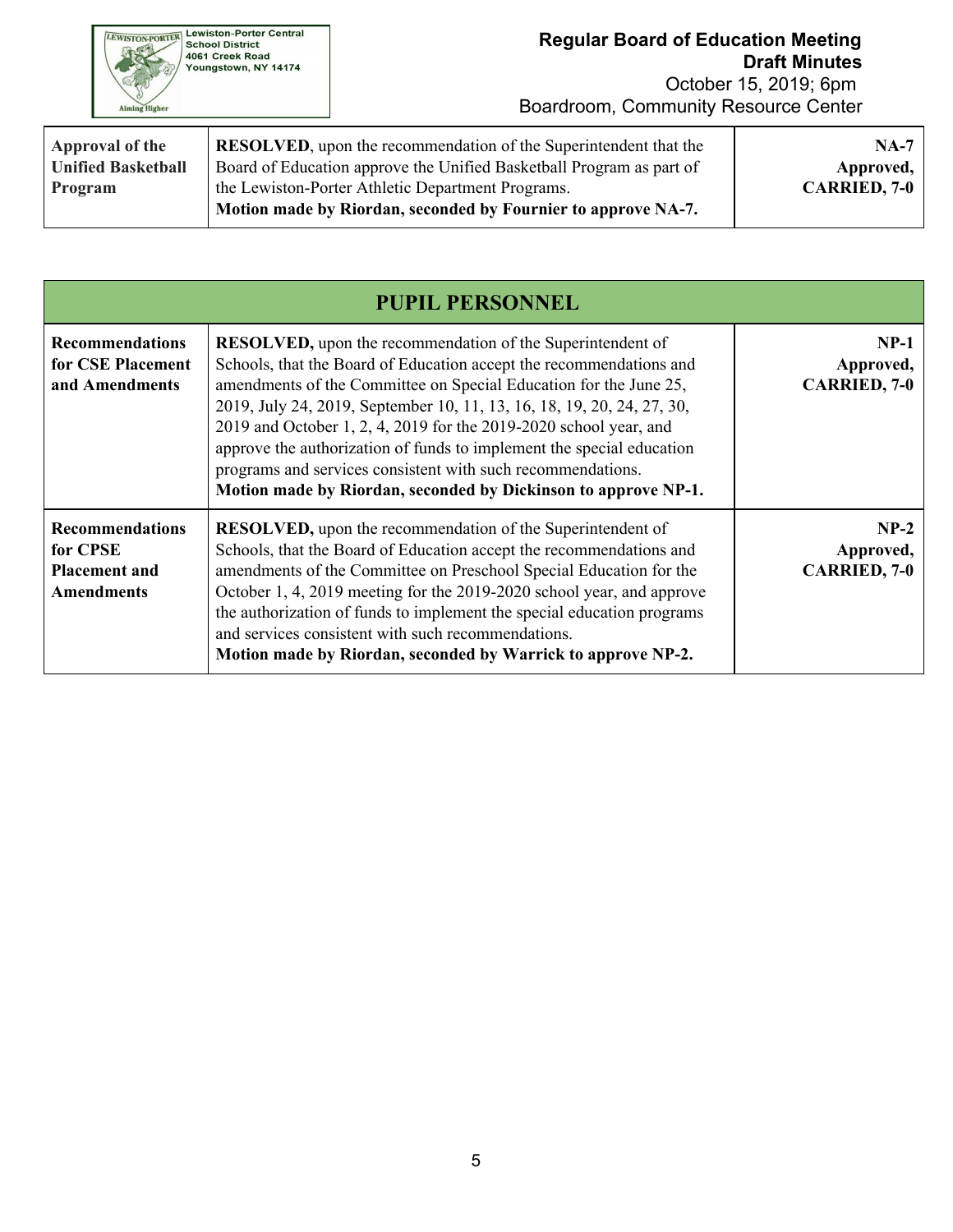$October 15, 2010; 6$ 

| Cole<br><b>Aiming Higher</b>                 |                                                                                                                                                                                  | October 15, 2019; 6pm<br>Boardroom, Community Resource Center                                                                                                |                                                      |  |              |             |
|----------------------------------------------|----------------------------------------------------------------------------------------------------------------------------------------------------------------------------------|--------------------------------------------------------------------------------------------------------------------------------------------------------------|------------------------------------------------------|--|--------------|-------------|
|                                              |                                                                                                                                                                                  | PERSONNEL - CONSENT AGENDA                                                                                                                                   |                                                      |  |              |             |
|                                              |                                                                                                                                                                                  | Motion made by Riordan, seconded by Waechter to approve the<br>Personnel Consent agenda combining items PRNI, PLI, PAA, PALT,<br>PAIC, PANI, PACC, PAM, PAC. |                                                      |  |              |             |
| <b>Resignations/</b><br><b>Rescissions -</b> | <b>RESOLVED</b> , upon the recommendation of the Superintendent of Schools,<br>that the Board of Education accept the consent agenda for<br>resignations/rescissions.            |                                                                                                                                                              |                                                      |  |              |             |
| <b>Non-Instructional</b>                     | <b>Name</b>                                                                                                                                                                      | Date                                                                                                                                                         | <b>Position</b>                                      |  | Reason       | <b>PRNI</b> |
|                                              | Bryan White                                                                                                                                                                      | 10/8/19                                                                                                                                                      | Cleaner                                              |  | Resignation  |             |
| Leaves -<br><b>Instructional</b>             | RESOLVED, upon the recommendation of the Superintendent of Schools,<br>that the Board of Education accept the consent agenda for unpaid leaves of<br>absence.                    |                                                                                                                                                              |                                                      |  |              | <b>PLI</b>  |
|                                              | Name                                                                                                                                                                             | Date                                                                                                                                                         | Tenure                                               |  | Reason       |             |
|                                              | Laree DeFranco                                                                                                                                                                   | 11/4/19-11/8/19<br>Elementary                                                                                                                                |                                                      |  | Personal     |             |
| Appointments -<br>Annual                     | RESOLVED, upon the recommendation of the Superintendent of Schools,<br>that the Board of Education accept the consent agenda for the following<br>2019-2020 annual appointments. |                                                                                                                                                              |                                                      |  |              | <b>PAA</b>  |
|                                              | Name                                                                                                                                                                             | Appointment                                                                                                                                                  | Stipend/<br><b>Salary</b>                            |  |              |             |
|                                              | Catherine Loncar                                                                                                                                                                 | MS Technology Liaison                                                                                                                                        |                                                      |  | \$950        |             |
|                                              | Diane Bernat                                                                                                                                                                     | Head Teacher                                                                                                                                                 | \$25.00 hrly<br>HS After School Assistance Program - |  |              |             |
|                                              | Marie Miller                                                                                                                                                                     |                                                                                                                                                              | HS After School Assistance Program                   |  | \$23.62 hrly |             |
|                                              | James Coyle                                                                                                                                                                      |                                                                                                                                                              | HS After School Assistance Program                   |  | \$23.62 hrly |             |
|                                              | Amy Townsend                                                                                                                                                                     |                                                                                                                                                              | HS After School Assistance Program                   |  | \$23.62 hrly |             |
|                                              | <b>Scott Townsend</b>                                                                                                                                                            |                                                                                                                                                              | HS After School Assistance Program                   |  | \$23.62 hrly |             |
|                                              | John Stodolka                                                                                                                                                                    |                                                                                                                                                              | HS After School Assistance Program                   |  | \$23.62 hrly |             |
|                                              | Joseph Brennen                                                                                                                                                                   | MS After School Detention                                                                                                                                    |                                                      |  | \$23.62 hrly |             |
|                                              | Christine Hoover                                                                                                                                                                 | MS After School Detention                                                                                                                                    |                                                      |  | \$23.62 hrly |             |
|                                              |                                                                                                                                                                                  |                                                                                                                                                              |                                                      |  |              |             |

**EEWISTON-PORTER Lewiston-Porter Central**<br>School District<br>4061 Creek Road<br>Youngstown, NY 14174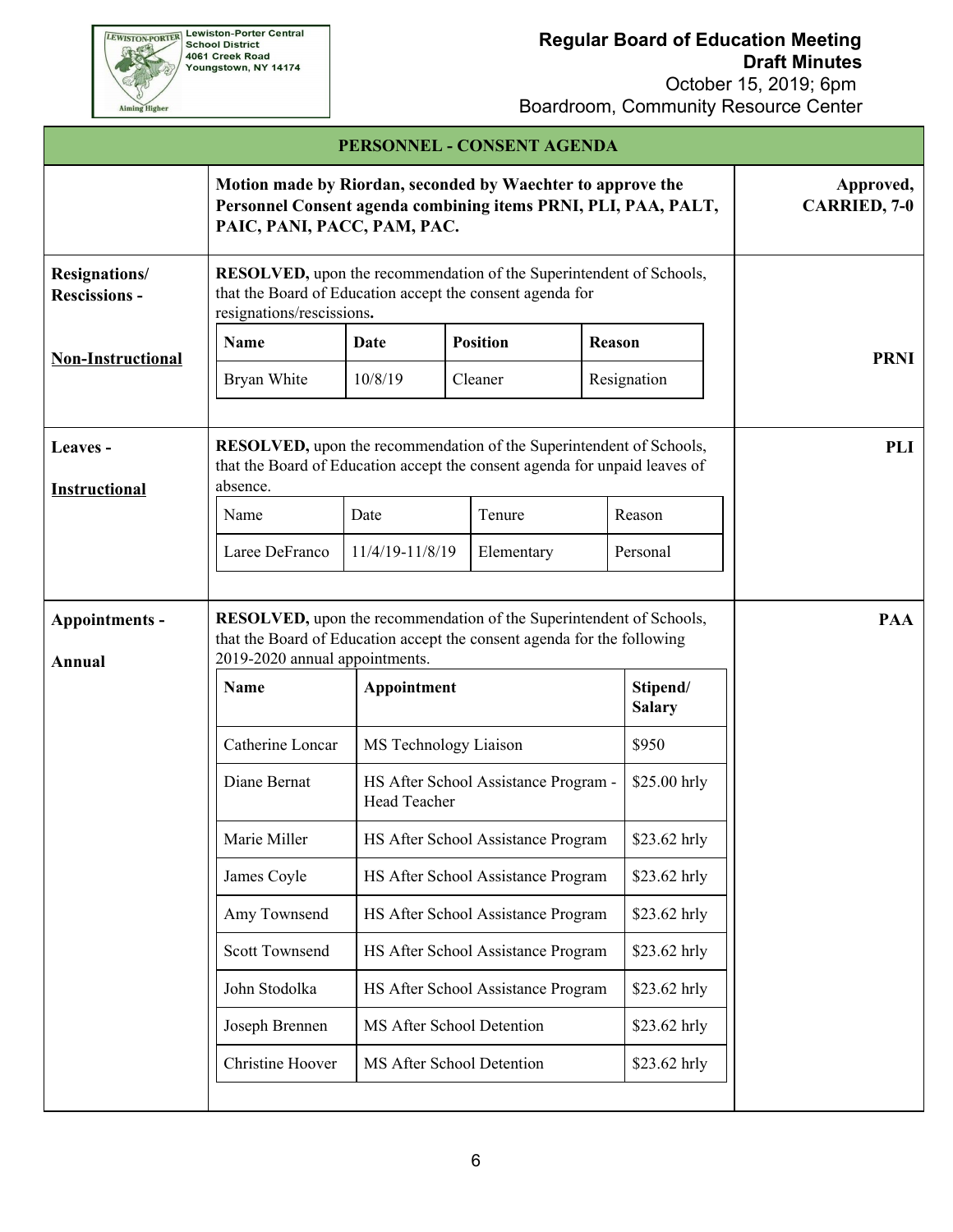

| Appointments -    | time.                 | <b>RESOLVED</b> , upon the recommendation of the Superintendent of<br>Schools, that the Board of Education accept the consent agenda for<br>Instructional and Long-Term appointments. The probationary expiration<br>date is tentative and conditional only (unless extended in accordance with<br>the law). Except to the extent required by the applicable provisions of<br>Section 3012 of the Education Law. In order to be granted tenure the<br>principal/teacher must receive composite or overall annual professional<br>performance review ratings pursuant to Section 3012-c and/or 3012-d of<br>the Education Law of either effective or highly effective in at least three<br>(3) of the four (4) preceding years, and if the principal/teacher receives<br>an ineffective composite or overall rating in the final year of the<br>probationary period the teacher shall not be eligible for tenure at that |             |  |  |
|-------------------|-----------------------|-------------------------------------------------------------------------------------------------------------------------------------------------------------------------------------------------------------------------------------------------------------------------------------------------------------------------------------------------------------------------------------------------------------------------------------------------------------------------------------------------------------------------------------------------------------------------------------------------------------------------------------------------------------------------------------------------------------------------------------------------------------------------------------------------------------------------------------------------------------------------------------------------------------------------|-------------|--|--|
| <b>Long-Term</b>  | Name:                 | Laura Kimoto-DiBacco                                                                                                                                                                                                                                                                                                                                                                                                                                                                                                                                                                                                                                                                                                                                                                                                                                                                                                    | <b>PALT</b> |  |  |
| <b>Substitute</b> | <b>Placement:</b>     | Middle School                                                                                                                                                                                                                                                                                                                                                                                                                                                                                                                                                                                                                                                                                                                                                                                                                                                                                                           |             |  |  |
|                   | <b>Position:</b>      | 6th Grade Social Studies in for L. Harvey                                                                                                                                                                                                                                                                                                                                                                                                                                                                                                                                                                                                                                                                                                                                                                                                                                                                               |             |  |  |
|                   | <b>Effective:</b>     | 8/27/19 through a TBD date.                                                                                                                                                                                                                                                                                                                                                                                                                                                                                                                                                                                                                                                                                                                                                                                                                                                                                             |             |  |  |
|                   | <b>Certification:</b> | Social Studies Gr 5-9                                                                                                                                                                                                                                                                                                                                                                                                                                                                                                                                                                                                                                                                                                                                                                                                                                                                                                   |             |  |  |
|                   | Degree:               | <b>Masters</b>                                                                                                                                                                                                                                                                                                                                                                                                                                                                                                                                                                                                                                                                                                                                                                                                                                                                                                          |             |  |  |
|                   | Step:                 | 1                                                                                                                                                                                                                                                                                                                                                                                                                                                                                                                                                                                                                                                                                                                                                                                                                                                                                                                       |             |  |  |
|                   | Salary:               | Daily Rate of \$100.00. After 40 days \$44,079,<br>pro-rata, retroed to the effective date of<br>$8/27/19$ .                                                                                                                                                                                                                                                                                                                                                                                                                                                                                                                                                                                                                                                                                                                                                                                                            |             |  |  |
|                   | Name:                 | Cody Kaminska                                                                                                                                                                                                                                                                                                                                                                                                                                                                                                                                                                                                                                                                                                                                                                                                                                                                                                           |             |  |  |
|                   | <b>Placement:</b>     | Middle School                                                                                                                                                                                                                                                                                                                                                                                                                                                                                                                                                                                                                                                                                                                                                                                                                                                                                                           |             |  |  |
|                   | <b>Position:</b>      | 6th Grade ELA in for J. Lombardi                                                                                                                                                                                                                                                                                                                                                                                                                                                                                                                                                                                                                                                                                                                                                                                                                                                                                        |             |  |  |
|                   | <b>Effective:</b>     | $10/4/19 - 2/1/20$                                                                                                                                                                                                                                                                                                                                                                                                                                                                                                                                                                                                                                                                                                                                                                                                                                                                                                      |             |  |  |
|                   | <b>Certification:</b> | English Language Arts 5-6 Ext                                                                                                                                                                                                                                                                                                                                                                                                                                                                                                                                                                                                                                                                                                                                                                                                                                                                                           |             |  |  |
|                   | Degree:               | Masters                                                                                                                                                                                                                                                                                                                                                                                                                                                                                                                                                                                                                                                                                                                                                                                                                                                                                                                 |             |  |  |
|                   | Step:                 | 1                                                                                                                                                                                                                                                                                                                                                                                                                                                                                                                                                                                                                                                                                                                                                                                                                                                                                                                       |             |  |  |
|                   | Salary:               | \$44,079 pro-rata                                                                                                                                                                                                                                                                                                                                                                                                                                                                                                                                                                                                                                                                                                                                                                                                                                                                                                       |             |  |  |
|                   |                       |                                                                                                                                                                                                                                                                                                                                                                                                                                                                                                                                                                                                                                                                                                                                                                                                                                                                                                                         |             |  |  |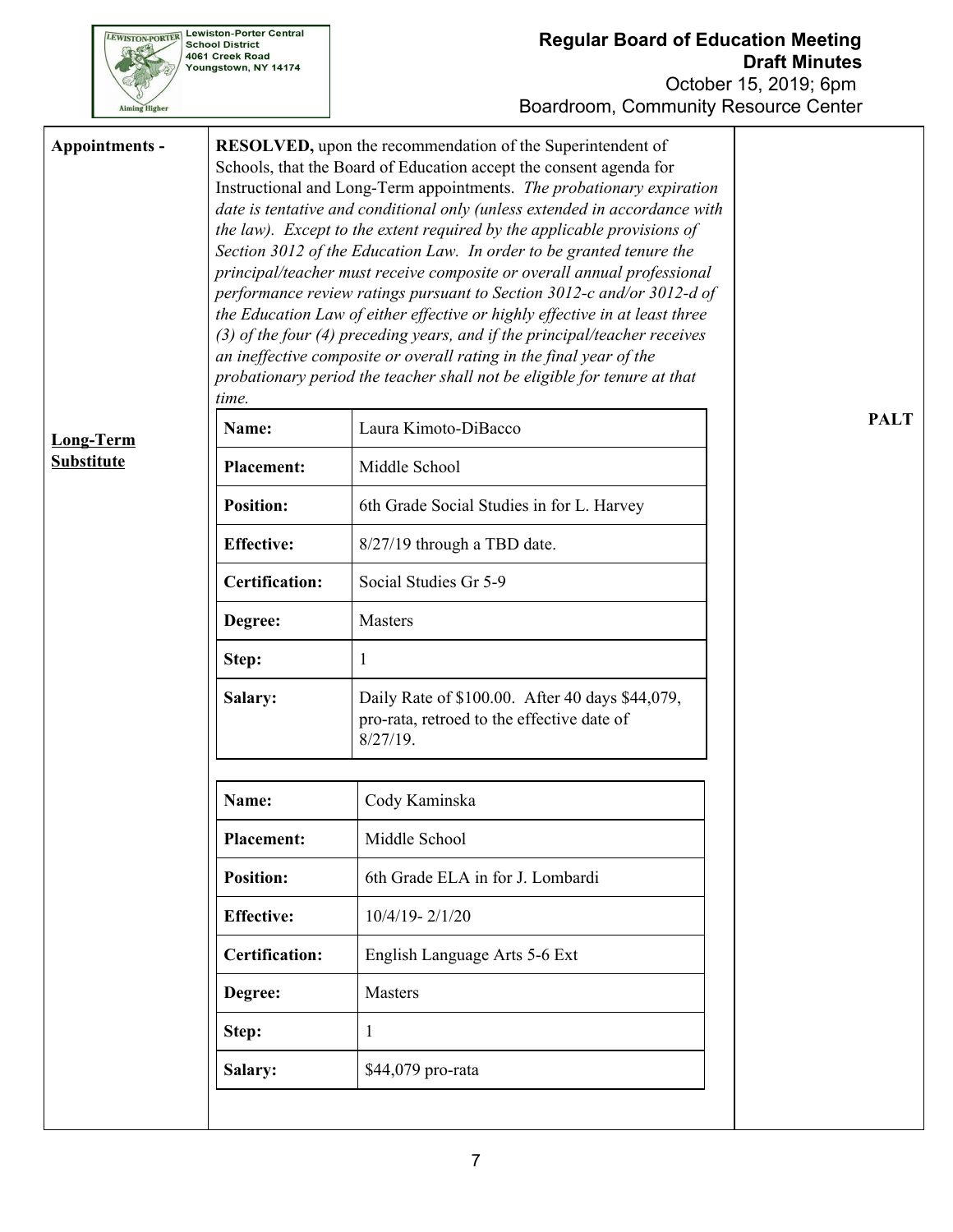

| Appointments -                            | <b>RESOLVED</b> , upon the recommendation of the Superintendent of<br>Schools, that the Board of Education accept the consent agenda for the | <b>PAIC</b>                                      |                                  |               |             |
|-------------------------------------------|----------------------------------------------------------------------------------------------------------------------------------------------|--------------------------------------------------|----------------------------------|---------------|-------------|
| <b>Instructional</b><br><b>Committees</b> | appointments to the following Instruction Committees.                                                                                        |                                                  |                                  |               |             |
|                                           | <b>Name</b>                                                                                                                                  | Appointment                                      |                                  | <b>Salary</b> |             |
|                                           | Kelly Block                                                                                                                                  |                                                  | <b>IEC One District One Book</b> | \$23.62 hrly  |             |
|                                           | Janelle<br>Sandonato-Siuta                                                                                                                   |                                                  | <b>IEC One District One Book</b> | \$23.62 hrly  |             |
|                                           | Christine DuMoulin                                                                                                                           |                                                  | <b>IEC One District One Book</b> | \$23.62 hrly  |             |
|                                           | Julie Stevener                                                                                                                               |                                                  | <b>IEC One District One Book</b> | $$23.62$ hrly |             |
|                                           | Rachel Smith                                                                                                                                 | <b>IEC One District One Book</b><br>\$23.62 hrly |                                  |               |             |
|                                           | Rebecca Metz                                                                                                                                 | <b>IEC</b> Character Ed<br>$$23.62$ hrly         |                                  |               |             |
|                                           | Paula Singleton                                                                                                                              | <b>IEC</b> Character Ed<br>\$23.62 hrly          |                                  |               |             |
|                                           | Liz Cardwell                                                                                                                                 | <b>IEC Character Ed</b>                          |                                  |               |             |
|                                           | Camille Plewa                                                                                                                                | <b>IEC</b> Character Ed                          |                                  |               |             |
|                                           | <b>Emily Brook</b>                                                                                                                           | <b>IEC</b> Character Ed                          |                                  | \$23.62 hrly  |             |
|                                           |                                                                                                                                              |                                                  |                                  |               |             |
| Appointments -                            | <b>RESOLVED</b> , upon the recommendation of the Superintendent of<br>Schools, that the Board of Education accept the consent agenda for     |                                                  |                                  |               |             |
| <b>Non-Instructional</b>                  | Non-Instructional appointments.                                                                                                              |                                                  |                                  |               | <b>PANI</b> |
|                                           | Name                                                                                                                                         | Date                                             | <b>Position</b>                  | <b>Salary</b> |             |
|                                           | Joellen<br>Dominski                                                                                                                          | 10/9/19                                          | Prob. Monitor                    | \$11.90 hrly  |             |
|                                           |                                                                                                                                              |                                                  |                                  |               |             |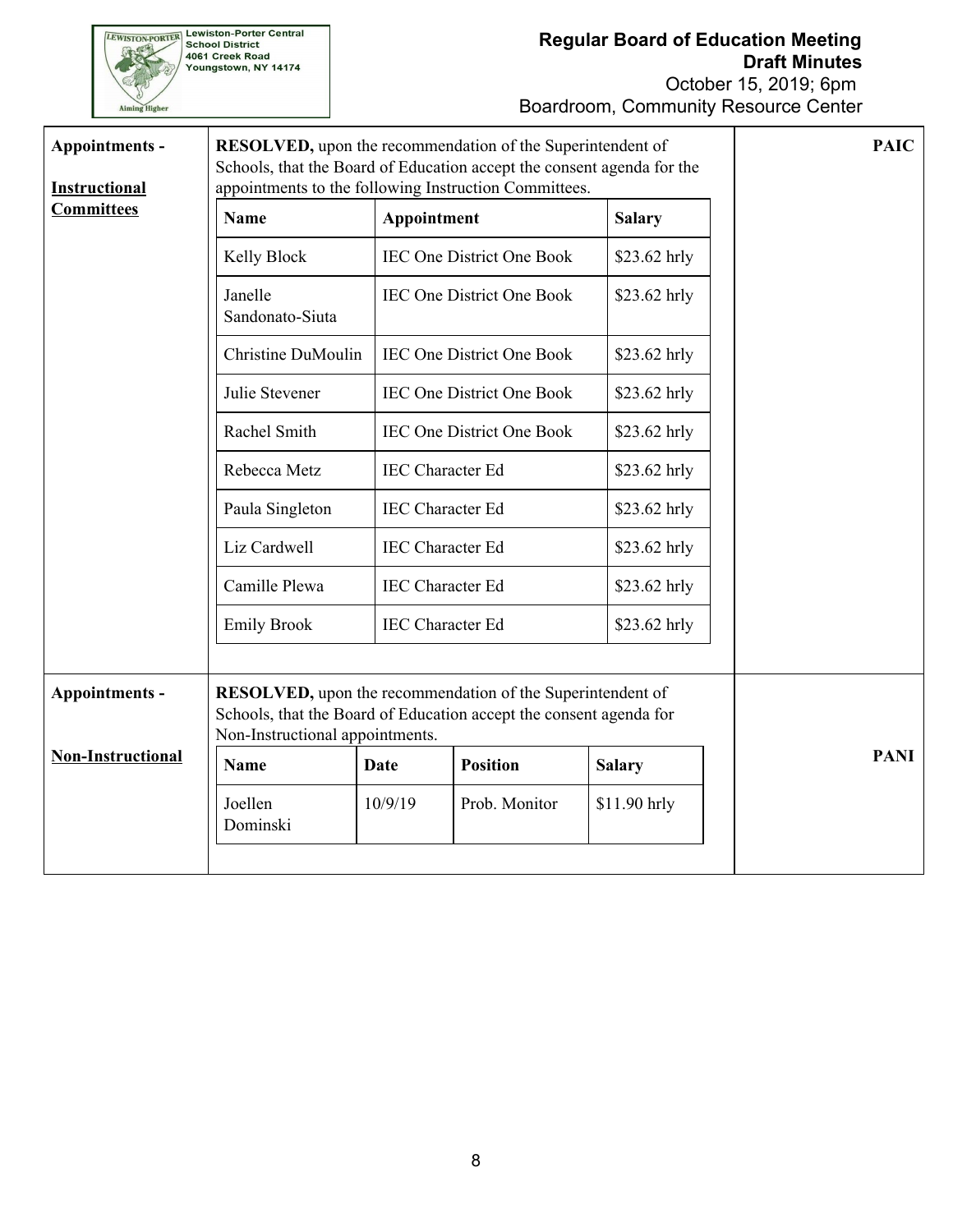**EWISTON-PORTER Lewiston-Porter Central**<br>School District<br>4061 Creek Road<br>Youngstown, NY 14174 Aiming Higher

# **Regular Board of Education Meeting Draft Minutes**

| Appointments -                   | <b>RESOLVED</b> , upon the recommendation of the Superintendent of<br>Schools, that the Board of Education accept the consent agenda for<br>Co-Curricular & Extra-Curricular appointments. |                                      |                      |                     |                          | <b>PACC</b> |
|----------------------------------|--------------------------------------------------------------------------------------------------------------------------------------------------------------------------------------------|--------------------------------------|----------------------|---------------------|--------------------------|-------------|
| <b>Co-Curricular &amp;</b>       | <b>Name</b>                                                                                                                                                                                | Appointment                          |                      | Cat.<br><b>Step</b> | <b>Stipend</b>           |             |
| <b>Extra-Curricular</b>          | *Linda D'Anna                                                                                                                                                                              | <b>HS Junior Class</b><br>Co-Adviser |                      | $VII-3$             | \$764                    |             |
|                                  | Amy Townsend                                                                                                                                                                               | <b>HS Junior Class</b><br>Co-Adviser |                      | $VII-3$             | \$764                    |             |
|                                  | *Janelle Krajcirik                                                                                                                                                                         | <b>HS Junior Class</b><br>Co-Adviser |                      | $VII-1$             | \$674                    |             |
|                                  | *Revised stipend                                                                                                                                                                           |                                      |                      |                     |                          |             |
| Appointments -<br><b>Mentors</b> | <b>RESOLVED</b> , upon the recommendation of the Superintendent of<br>Schools, that the Board of Education accept the consent agenda for the<br>following mentor appointments.             |                                      |                      |                     |                          | <b>PAM</b>  |
|                                  | <b>Mentor</b>                                                                                                                                                                              | <b>Mentee</b>                        | Area/Subject         |                     | <b>Stipend</b>           |             |
|                                  | Maria<br>Frederick                                                                                                                                                                         | Teri Fallesen                        | Art                  |                     | \$475 $(\frac{1}{2}$ yr) |             |
|                                  | Kelley<br>Kinnaird                                                                                                                                                                         | Katina May                           | Special<br>Education |                     | \$950                    |             |
|                                  | Nina Calarco                                                                                                                                                                               | <b>Emily Sharpe</b>                  | Math                 |                     | $$950$ (pro-rata)        |             |
|                                  |                                                                                                                                                                                            |                                      |                      |                     |                          |             |